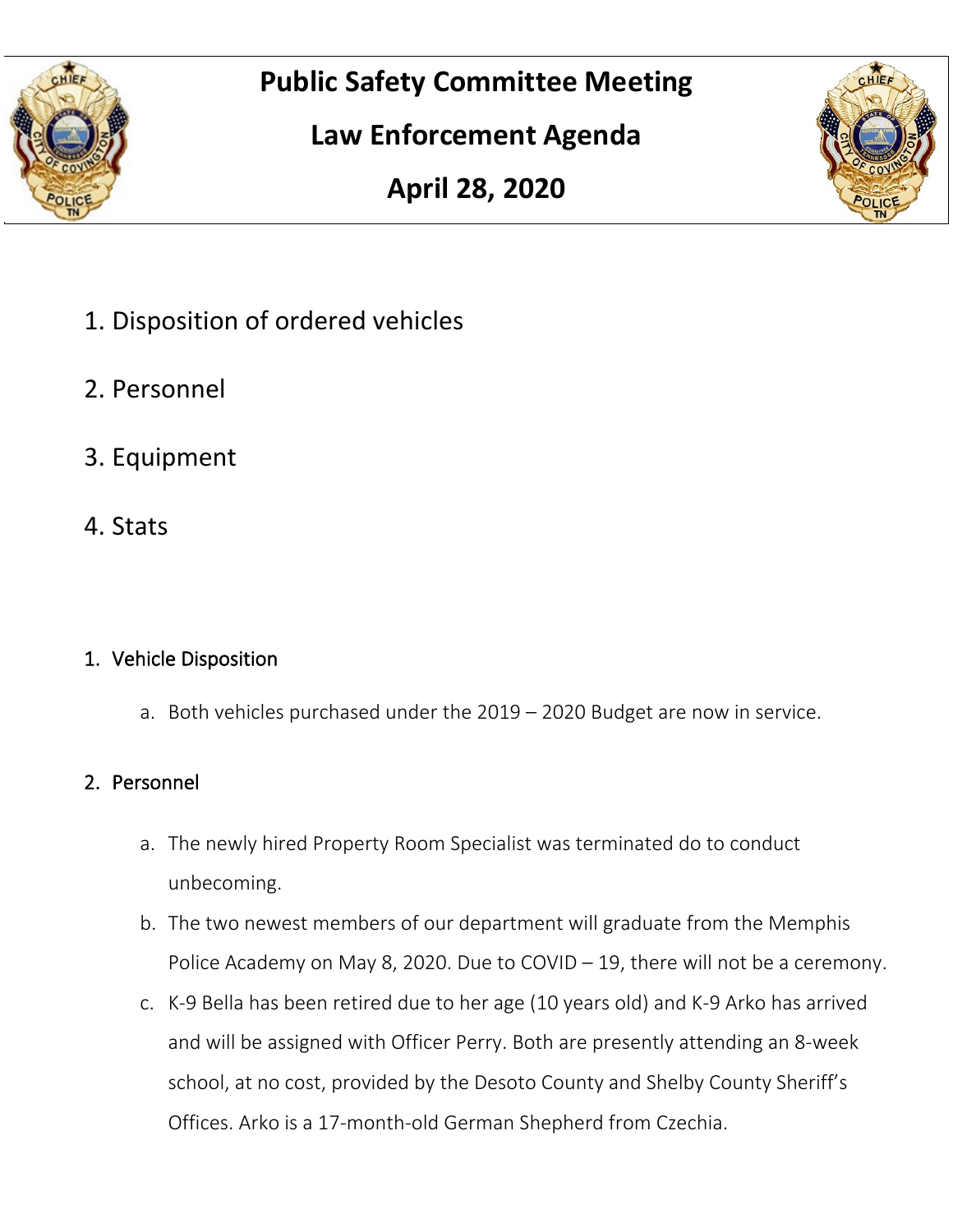| Personnel      |                |              |                   |  |  |
|----------------|----------------|--------------|-------------------|--|--|
|                | Present        | Vacant       | <b>Full Staff</b> |  |  |
| Chief          | 1              | 0            | 1                 |  |  |
| Captain        | 1              | 0            | $\mathbf{1}$      |  |  |
| Lieutenant     | 2              | O            | 2                 |  |  |
| Sergeant       | 4              | 0            | 4                 |  |  |
| Corporal       | 3              | 0            | 3                 |  |  |
| Detectives     | 3              | $\mathbf{1}$ | 4                 |  |  |
| SRO's          | $\overline{2}$ | 0            | $\overline{2}$    |  |  |
| Patrol Officer | 14             | 6            | 20                |  |  |
| Civilian       | 1              | 0            | 2                 |  |  |
| Total          | 33             | 6            | 39                |  |  |
|                |                |              |                   |  |  |

#### 3. Equipment

#### I. Body Cameras:

a. We have received the new body cameras and they have been put in service.

#### II. Tasers:

a. The Axon Taser's have been ordered and we are awaiting delivery.

#### III. Technology Upgrades:

- a. We have ordered the Panasonic Tough Book Laptops but do to the COVID 19 epidemic the delivery has been delayed. According to our vender, they expect a delivery date around the  $1<sup>st</sup>$  of June.
- b. Due to the setback on the delivery of the laptops, this also pushes back the CAD upgrade. This requires the laptops to be installed before it can be utilized.
- c. E-Citations and Watson Crash Reporting will be delayed due to the inability to have live training.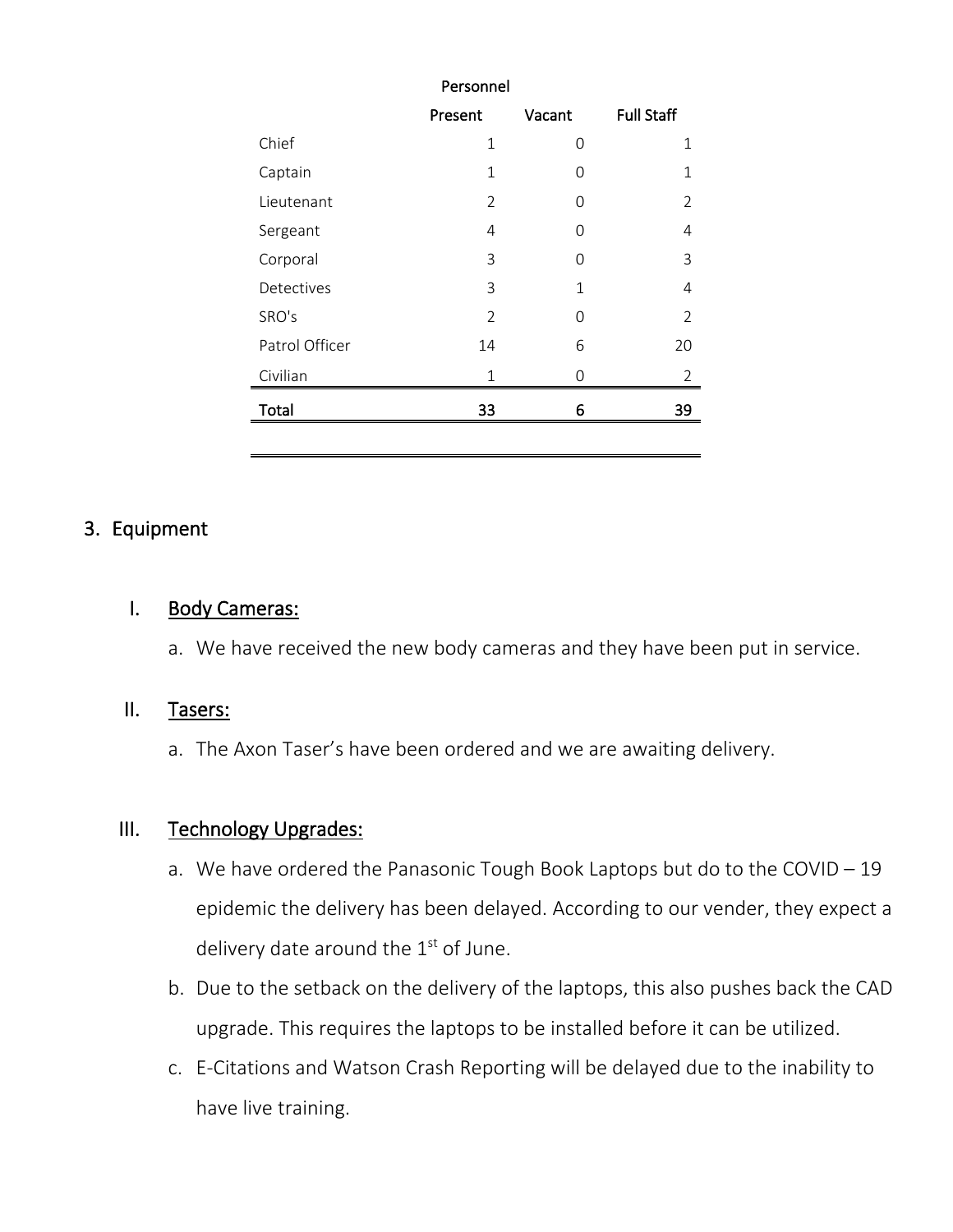d. The Watson's RMS will go live on the  $1<sup>st</sup>$  of June as expected and the officers will be able to utilize it on their android tablets. It will not be as user friendly for narrative typing, but all other features can easily be used with the tablets.

#### IV. Wireless Equipment

- a. All Police Department employees will be issued Smart Phones that will operate on the FirstNet public safety network. These phones will replace the tablets that the officers are currently using. The tablets have some age on them, so this is a good alternative.
- b. FirstNet is the first high-speed, nationwide wireless broadband network dedicated to public safety. This reliable, highly secure, interoperable, and innovative public safety communications platform will bring 21st century tools to public safety agencies and first responders, allowing them to get more information quickly and helping them to make faster and better decisions.

#### 4. Statistics

| <b>Statistics</b>     |                |      |        |      |                         |  |  |  |
|-----------------------|----------------|------|--------|------|-------------------------|--|--|--|
|                       | Mar.           | Feb. |        | Feb. |                         |  |  |  |
| Category              | 2020           | 2020 | Change | 2019 | Change                  |  |  |  |
| <b>Citations</b>      | 30             | 59   | $-29$  |      |                         |  |  |  |
| <b>Revoked Driver</b> | 6              | 29   | $-23$  |      |                         |  |  |  |
| <b>DUI</b>            | 4              | 2    | 2      |      |                         |  |  |  |
| <b>Arrests</b>        | 76             | 122  | $-46$  | 103  | $-27$                   |  |  |  |
| <b>Drug Arrests</b>   | 13             | 15   | $-2$   | 16   | $-3$                    |  |  |  |
| <b>Domestic</b>       | 5              | 11   | -6     | 7    | $-2$                    |  |  |  |
| <b>Theft</b>          | 39             | 57   | $-18$  | 31   | 8                       |  |  |  |
| <b>Assault</b>        | 10             | 5    | 5      | 14   | -4                      |  |  |  |
| Vandalism             | 10             | 6    | 4      | 9    |                         |  |  |  |
| <b>Burglary</b>       | $\overline{2}$ | 2    | 0      | 4    | $-2$                    |  |  |  |
| Sex assault/Rape      | $\overline{2}$ | 1    | 1      | 0    | $\overline{\mathbf{z}}$ |  |  |  |
| <b>Agg Assault</b>    | 5              | 2    | 3      | 7    | $-2$                    |  |  |  |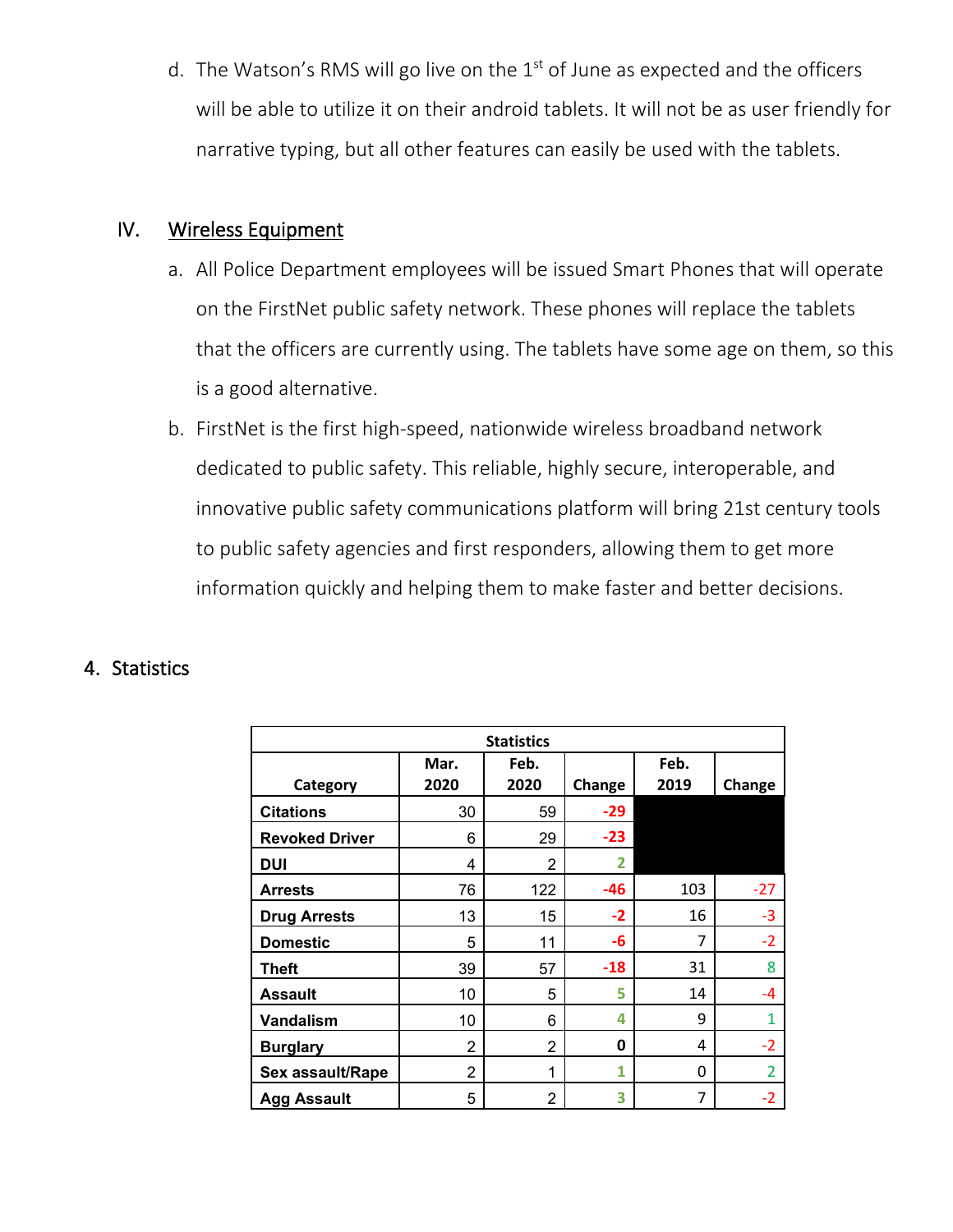#### **CALL TOTALS FROM JANUARY 2020 TO DECEMBER 2020**

| Agency                   | Jan.           | Feb  | Mar            | Apr      | May            | Jun            | Jul      | Aug         | Sep            | Oct          | Nov         | Dec          | <b>Actual Annual</b> | Annual Per Day Vol. |
|--------------------------|----------------|------|----------------|----------|----------------|----------------|----------|-------------|----------------|--------------|-------------|--------------|----------------------|---------------------|
| Atoka PD                 | 710            | 816  | 619            |          |                |                |          |             |                |              |             |              | 2145                 |                     |
| <b>Brighton PD</b>       | 463            | 361  | 283            |          |                |                |          |             |                |              |             |              | 1107                 |                     |
| Covington PD             | 990            | 816  | 829            |          |                |                |          |             |                |              |             |              | 2635                 |                     |
| Mason PD                 | 237            | 187  | 167            |          |                |                |          |             |                |              |             |              | 591                  |                     |
| Munford PD               | 894            | 899  | 737            |          |                |                |          |             |                |              |             |              | 2530                 |                     |
| Tipton County SO         | 2689           | 2540 | 2124           |          |                |                |          |             |                |              |             |              | 7353                 |                     |
| <b>MONTHLY LE TOTALS</b> | 5983           | 5619 | 4759           | $\Omega$ | $\Omega$       | $\Omega$       | $\Omega$ | $\Omega$    | $\Omega$       | $\Omega$     | $\Omega$    | $\Omega$     | 16361                |                     |
| <b>Atoka FD</b>          | 85             | 97   | 94             |          |                |                |          |             |                |              |             |              | 276                  |                     |
| <b>Brighton FD</b>       | 73             | 75   | 53             |          |                |                |          |             |                |              |             |              | 201                  |                     |
| <b>Charleston FD</b>     | $\overline{2}$ | 5    | $\overline{7}$ |          |                |                |          |             |                |              |             |              | 14                   |                     |
| Covington FD             | 245            | 203  | 205            |          |                |                |          |             |                |              |             |              | 653                  |                     |
| <b>Garland FD</b>        | 12             | 12   | 15             |          |                |                |          |             |                |              |             |              | 39                   |                     |
| Giltedge FD              | 37             | 26   | 42             |          |                |                |          |             |                |              |             |              | 105                  |                     |
| <b>Mason FD</b>          | 23             | 19   | 27             |          |                |                |          |             |                |              |             |              | 69                   |                     |
| <b>Munford FD</b>        | 88             | 98   | 88             |          |                |                |          |             |                |              |             |              | 274                  |                     |
| Quito FD                 | 79             | 95   | 68             |          |                |                |          |             |                |              |             |              | 242                  |                     |
| Three Star FD            | 51             | 45   | 30             |          |                |                |          |             |                |              |             |              | 126                  |                     |
| <b>Tipton County FD</b>  | 33             | 25   | 17             |          |                |                |          |             |                |              |             |              | 75                   |                     |
| <b>MONTHLY FD TOTALS</b> | 728            | 700  | 646            | $\Omega$ | $\Omega$       | $\Omega$       | $\Omega$ | $\Omega$    | $\Omega$       | $\Omega$     | $\Omega$    | $\Omega$     | 2074                 |                     |
| <b>Medic One</b>         | 633            | 626  | 606            |          |                |                |          |             |                |              |             |              | 1865                 |                     |
| <b>MONTHLY EMS TOTAL</b> | 633            | 626  | 606            |          |                |                |          |             |                |              |             |              | 1865                 |                     |
| Percentage *             | $\overline{a}$ | 6%   | $-20.0%$       |          |                |                |          |             |                |              |             |              |                      |                     |
| <b>MONTHLY TOTALS</b>    |                |      |                |          |                |                |          |             |                |              |             |              |                      |                     |
| <b>Law Enforcement</b>   | 5983           | 5619 | 4759           | $\Omega$ | $\mathbf 0$    | $\overline{0}$ | $\Omega$ | $\mathbf 0$ | $\overline{0}$ | $\mathbf{0}$ | $\mathbf 0$ | $\mathbf{0}$ |                      |                     |
| Fire Dept.               | 728            | 700  | 646            | $\Omega$ | $\mathbf{0}$   | 0              | 0        | $\mathbf 0$ | 0              | $\Omega$     | $\Omega$    | $\Omega$     |                      |                     |
| Ambulance                | 633            | 626  | 606            | $\Omega$ | $\overline{0}$ | $\Omega$       | $\Omega$ | $\mathbf 0$ | $\overline{0}$ | $\Omega$     | $\Omega$    | $\Omega$     |                      |                     |
| <b>ALL AGENCIES</b>      | 7344           | 6945 | 6011           | $\Omega$ | $\Omega$       | $\Omega$       | $\Omega$ | $\Omega$    | 0              | $\Omega$     | $\Omega$    | $\Omega$     | 20300                |                     |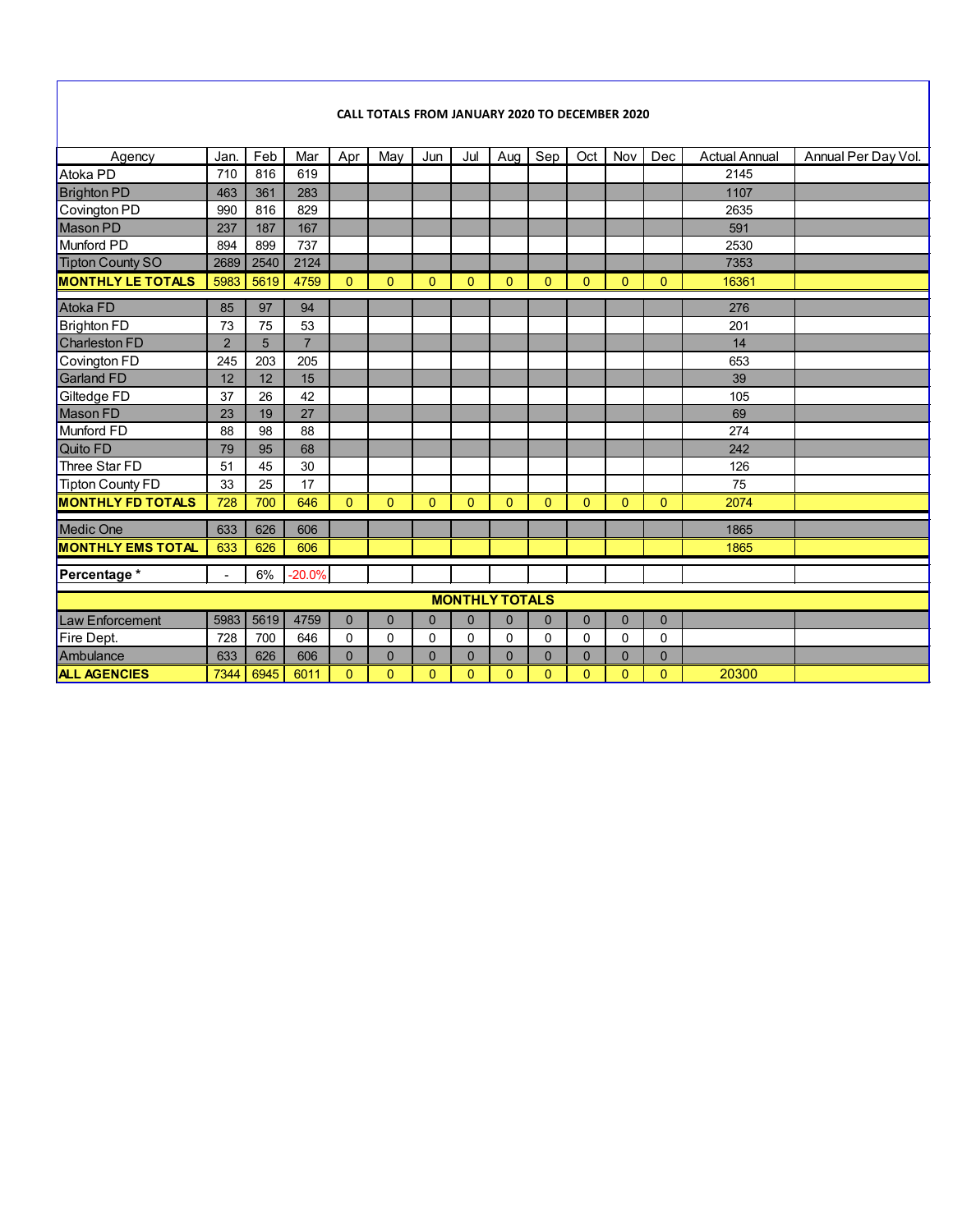**Fire Chief Richard Griggs** 

Phone: (901) 476-2578

**City of Covington** 

**OFFICE OF THE FIRE CHIEF** P.O. Box 768 **Covington, Tennessee 38019** 



Fax: (901) 476-9800

**Covington Fire Department** Report for March 24th -April 28th, 2020

- 1. Community Events: Human Trafficking Awareness, Boy-scout planning luncheon, Community support during the pandemic.
- 2. Annual Inservice is complete!
- 3. Volunteer Hours: 393 hours worked by Volunteers in the month of February-March
- 4. Storm Spotters (National Weather Service) April 2<sup>nd</sup> -6:30pm-Until, Covington Civic Center. (Cancelled)
- 5. Drug Free Tipton BBQ lunch was a success sold 300 sack lunches.
- 6. Run Report for February 20<sup>th</sup>-April 28<sup>th</sup> attached. Total calls 2019
- 7. Intersection study -Rialto/Hwy 51. TDOT Jason Moody 731-234-956
- 8. Barry Brady Act -Extended the 7/1/2020 deadline for cancer screenings to 10/1/2020.
- 9. Richard Griggs elected to serve as chairman of the EMS Advisory Board for DSCC.
- 10. No Care Report. (Installed 14 smoke alarms by shift personnel)
- 11. CFD was able to secure a boat from The Arlington Fire Department
- 12. Smoke Alarms
- 13. COVID-update
- 14. Volunteer recruitment.
- 15. USDA Grant update.
- 16. Safer Grant personnel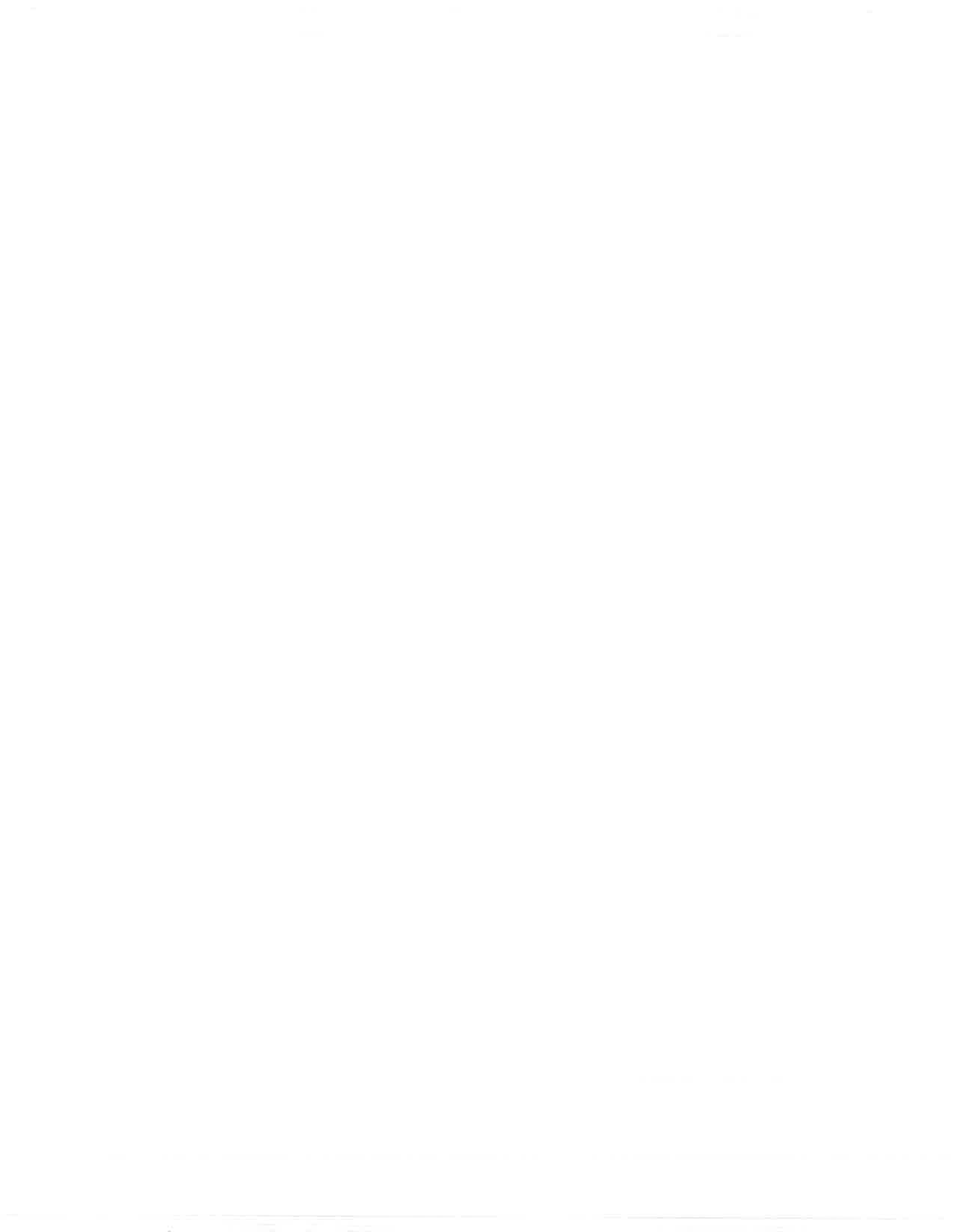# **Covington Fire Department**

Covington, TN

This report was generated on 4/23/2020 12:07:56 PM

#### Breakdown by Major Incident Types for Date Range

Zone(s): All Zones | Start Date: 02/20/2020 | End Date: 04/23/2020



| <b>MAJOR INCIDENT TYPE</b>                    | # INCIDENTS         | % of TOTAL |
|-----------------------------------------------|---------------------|------------|
| <b>Fires</b>                                  | 16                  | 6.96%      |
| <b>Rescue &amp; Emergency Medical Service</b> | 171                 | 74.35%     |
| <b>Hazardous Condition (No Fire)</b>          |                     | 0.43%      |
| <b>Service Call</b>                           |                     | 3.04%      |
| <b>Good Intent Call</b>                       | 24                  | 10.43%     |
| False Alarm & False Call                      | 11                  | 4.78%      |
|                                               | <b>TOTAL</b><br>230 | $100.00\%$ |

Only REVIEWED and/or LOCKED IMPORTED incidents are included. Summary results for a major incident type are not displayed if the count is zero.



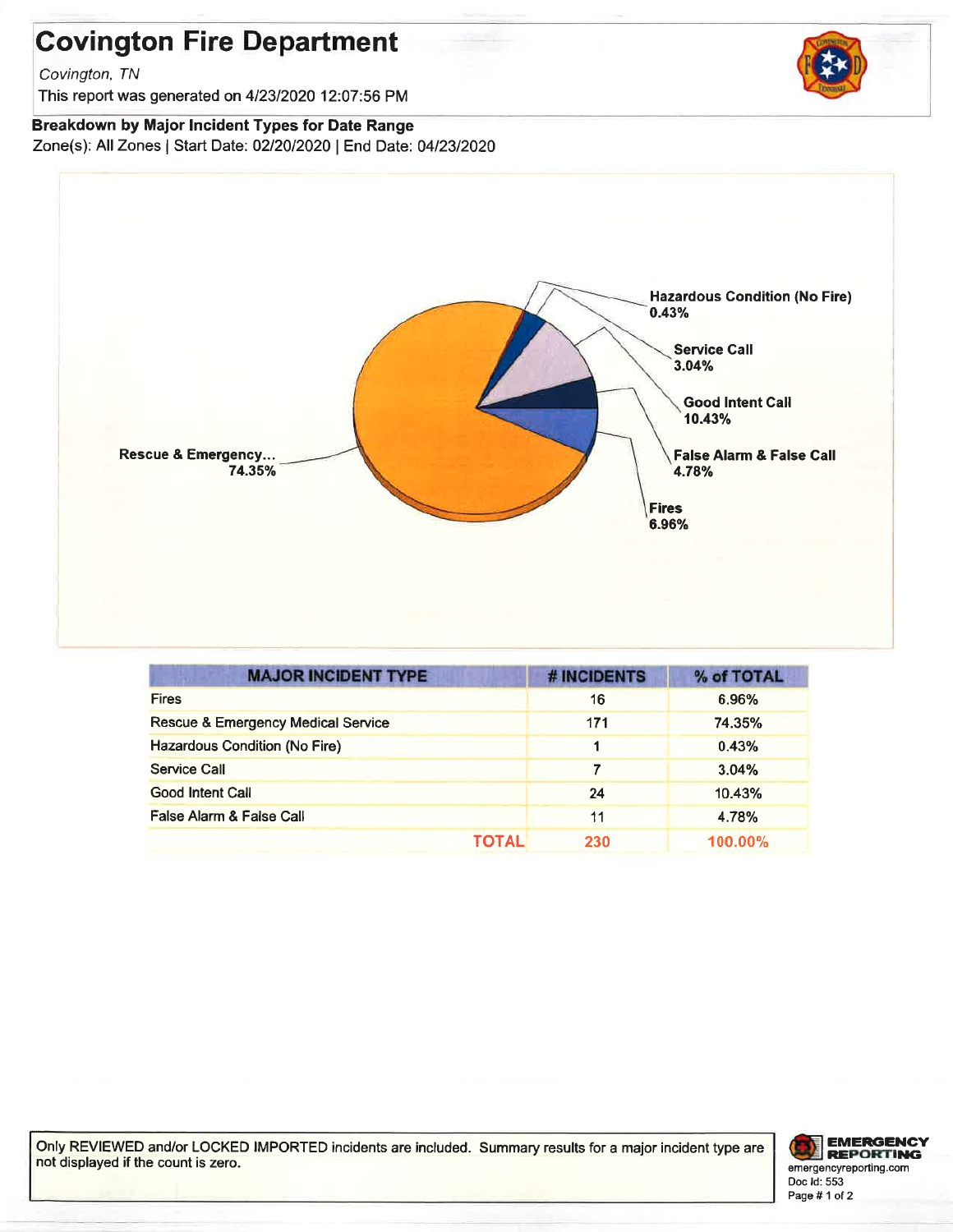| <b>Detailed Breakdown by Incident Type</b>               |                                |            |  |  |  |  |  |
|----------------------------------------------------------|--------------------------------|------------|--|--|--|--|--|
| <b>INCIDENT TYPE</b>                                     | # INCIDENTS                    | % of TOTAL |  |  |  |  |  |
| 111 - Building fire                                      | 5                              | 2.17%      |  |  |  |  |  |
| 118 - Trash or rubbish fire, contained                   | $\overline{2}$                 | 0.87%      |  |  |  |  |  |
| 131 - Passenger vehicle fire                             | $\overline{2}$                 | 0.87%      |  |  |  |  |  |
| 140 - Natural vegetation fire, other                     |                                | 0.43%      |  |  |  |  |  |
| 142 - Brush or brush-and-grass mixture fire              |                                | 0.43%      |  |  |  |  |  |
| 143 - Grass fire                                         | 5                              | 2.17%      |  |  |  |  |  |
| 311 - Medical assist, assist EMS crew                    | 29                             | 12.61%     |  |  |  |  |  |
| 321 - EMS call, excluding vehicle accident with injury   | 129                            | 56.09%     |  |  |  |  |  |
| 322 - Motor vehicle accident with injuries               | 5                              | 2.17%      |  |  |  |  |  |
| 323 - Motor vehicle/pedestrian accident (MV Ped)         |                                | 0.43%      |  |  |  |  |  |
| 324 - Motor vehicle accident with no injuries.           | 3                              | 1.30%      |  |  |  |  |  |
| 331 - Lock-in (if lock out, use 511)                     |                                | 0.43%      |  |  |  |  |  |
| 352 - Extrication of victim(s) from vehicle              | $\overline{2}$                 | 0.87%      |  |  |  |  |  |
| 357 - Extrication of victim(s) from machinery            | 1                              | 0.43%      |  |  |  |  |  |
| 461 - Building or structure weakened or collapsed        |                                | 0.43%      |  |  |  |  |  |
| 510 - Person in distress, other                          | 3                              | 1.30%      |  |  |  |  |  |
| 512 - Ring or jewelry removal                            | 1                              | 0.43%      |  |  |  |  |  |
| 551 - Assist police or other governmental agency         | $\overline{2}$                 | 0.87%      |  |  |  |  |  |
| 561 - Unauthorized burning                               | $\overline{\mathbf{1}}$        | 0.43%      |  |  |  |  |  |
| 611 - Dispatched & cancelled en route                    | 22                             | 9.57%      |  |  |  |  |  |
| 651 - Smoke scare, odor of smoke                         | $\overline{2}$                 | 0.87%      |  |  |  |  |  |
| 700 - False alarm or false call, other                   | 1                              | 0.43%      |  |  |  |  |  |
| 715 - Local alarm system, malicious false alarm          | 1                              | 0.43%      |  |  |  |  |  |
| 733 - Smoke detector activation due to malfunction       | 4                              | 1.74%      |  |  |  |  |  |
| 735 - Alarm system sounded due to malfunction            | 1                              | 0.43%      |  |  |  |  |  |
| 741 - Sprinkler activation, no fire - unintentional      | 1                              | 0.43%      |  |  |  |  |  |
| 743 - Smoke detector activation, no fire - unintentional | $\overline{2}$                 | 0.87%      |  |  |  |  |  |
| 745 - Alarm system activation, no fire - unintentional   | 1                              | 0.43%      |  |  |  |  |  |
|                                                          | <b>TOTAL INCIDENTS:</b><br>230 | 100.00%    |  |  |  |  |  |

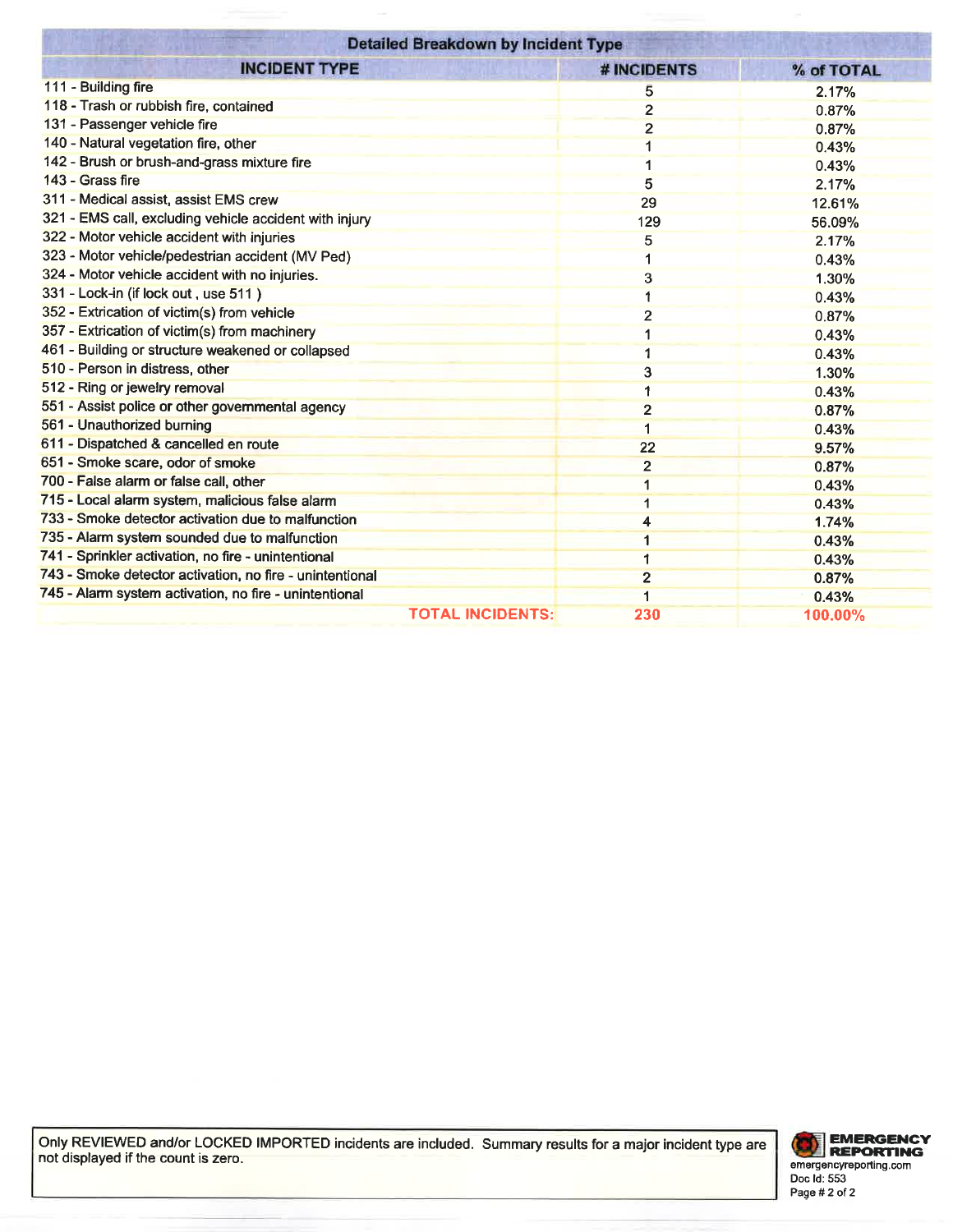## **Covington Fire Department**

Covington, TN

This report was generated on 4/23/2020 12:06:51 PM

#### Breakdown by Major Incident Types for Date Range

Zone(s): All Zones | Start Date: 01/01/2020 | End Date: 12/31/2020



| <b>MAJOR INCIDENT TYPE</b>                    | # INCIDENTS | % of TOTAL |
|-----------------------------------------------|-------------|------------|
| <b>Fires</b>                                  | 31          | 6.30%      |
| <b>Rescue &amp; Emergency Medical Service</b> | 389         | 79.07%     |
| <b>Hazardous Condition (No Fire)</b>          | 5           | 1.02%      |
| Service Call                                  | 10          | 2.03%      |
| <b>Good Intent Call</b>                       | 40          | 8.13%      |
| <b>False Alarm &amp; False Call</b>           | 17          | 3.46%      |
| TOTAL                                         | 492         | 100.00%    |

Only REVIEWED and/or LOCKED IMPORTED incidents are included. Summary results for a major incident type are not displayed if the count is zero.



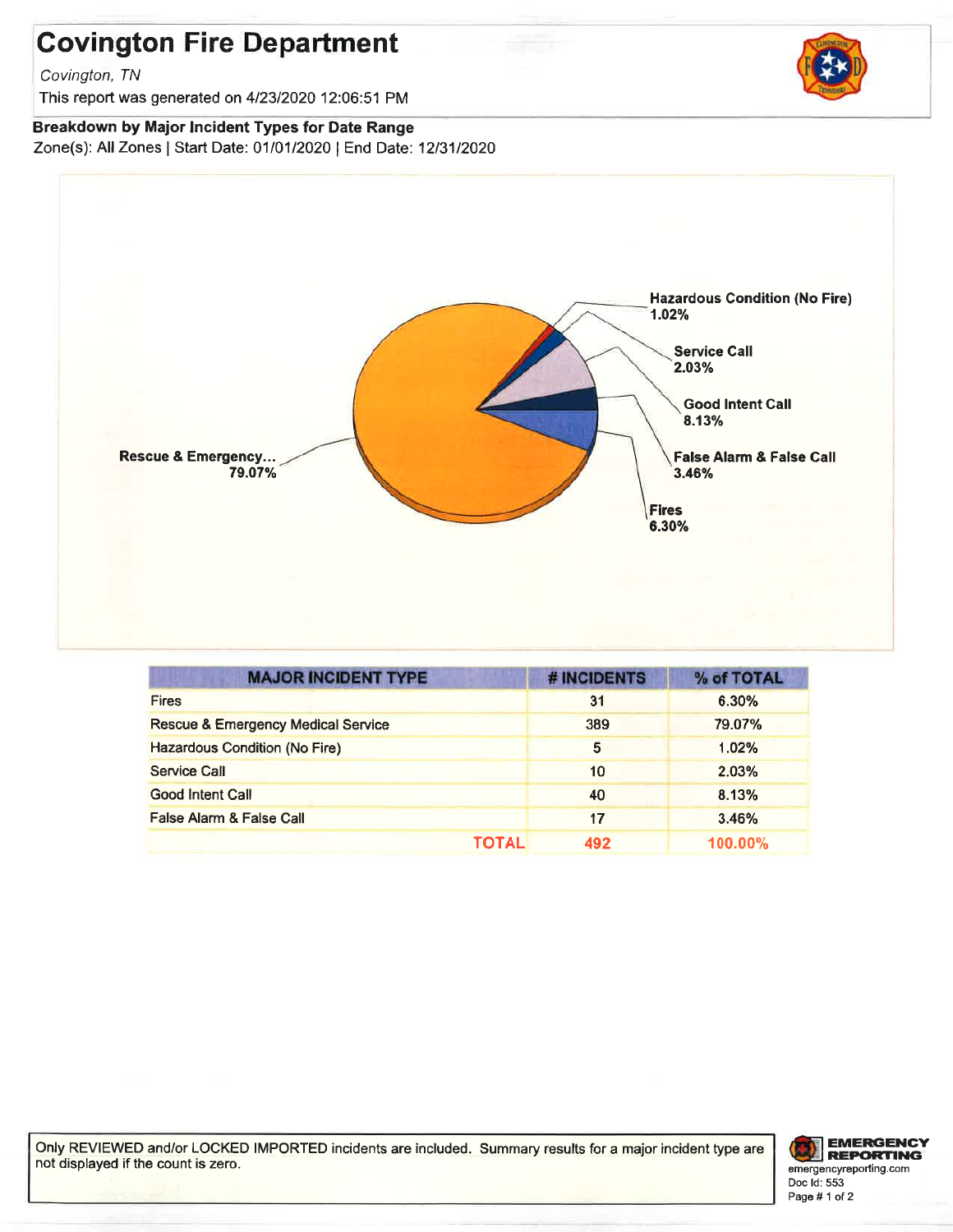| <b>Detailed Breakdown by Incident Type</b>               |                         |                         |            |  |  |  |  |
|----------------------------------------------------------|-------------------------|-------------------------|------------|--|--|--|--|
| <b>INCIDENT TYPE</b>                                     |                         | <b># INCIDENTS</b>      | % of TOTAL |  |  |  |  |
| 111 - Building fire                                      |                         | 8                       | 1.63%      |  |  |  |  |
| 113 - Cooking fire, confined to container                |                         | 3                       | 0.61%      |  |  |  |  |
| 117 - Commercial Compactor fire, confined to rubbish     |                         | 1                       | 0.20%      |  |  |  |  |
| 118 - Trash or rubbish fire, contained                   |                         | 3                       | 0.61%      |  |  |  |  |
| 131 - Passenger vehicle fire                             |                         | 4                       | 0.81%      |  |  |  |  |
| 132 - Road freight or transport vehicle fire             |                         |                         | 0.20%      |  |  |  |  |
| 140 - Natural vegetation fire, other                     |                         |                         | 0.20%      |  |  |  |  |
| 142 - Brush or brush-and-grass mixture fire              |                         | $\overline{2}$          | 0.41%      |  |  |  |  |
| 143 - Grass fire                                         |                         | 8                       | 1.63%      |  |  |  |  |
| 300 - Rescue, EMS incident, other                        |                         | 1                       | 0.20%      |  |  |  |  |
| 311 - Medical assist, assist EMS crew                    |                         | 103                     | 20.93%     |  |  |  |  |
| 321 - EMS call, excluding vehicle accident with injury   |                         | 264                     | 53.66%     |  |  |  |  |
| 322 - Motor vehicle accident with injuries               |                         | 10                      | 2.03%      |  |  |  |  |
| 323 - Motor vehicle/pedestrian accident (MV Ped)         |                         | $\mathbf 1$             | 0.20%      |  |  |  |  |
| 324 - Motor vehicle accident with no injuries.           |                         | 6                       | 1.22%      |  |  |  |  |
| 331 - Lock-in (if lock out, use 511)                     |                         | $\mathbf 1$             | 0.20%      |  |  |  |  |
| 352 - Extrication of victim(s) from vehicle              |                         | $\overline{2}$          | 0.41%      |  |  |  |  |
| 357 - Extrication of victim(s) from machinery            |                         | 1                       | 0.20%      |  |  |  |  |
| 412 - Gas leak (natural gas or LPG)                      |                         | 1                       | 0.20%      |  |  |  |  |
| 413 - Oil or other combustible liquid spill              |                         | 1                       | 0.20%      |  |  |  |  |
| 441 - Heat from short circuit (wiring), defective/worn   |                         | $\mathbf{1}$            | 0.20%      |  |  |  |  |
| 445 - Arcing, shorted electrical equipment               |                         | 1                       | 0.20%      |  |  |  |  |
| 461 - Building or structure weakened or collapsed        |                         | $\mathbf{1}$            | 0.20%      |  |  |  |  |
| 500 - Service Call, other                                |                         | 1                       | 0.20%      |  |  |  |  |
| 510 - Person in distress, other                          |                         | 5                       | 1.02%      |  |  |  |  |
| 512 - Ring or jewelry removal                            |                         | $\mathbf{1}$            | 0.20%      |  |  |  |  |
| 551 - Assist police or other governmental agency         |                         | $\overline{2}$          | 0.41%      |  |  |  |  |
| 561 - Unauthorized burning                               |                         | $\overline{1}$          | 0.20%      |  |  |  |  |
| 611 - Dispatched & cancelled en route                    |                         | 34                      | 6.91%      |  |  |  |  |
| 622 - No incident found on arrival at dispatch address   |                         | $\overline{2}$          | 0.41%      |  |  |  |  |
| 651 - Smoke scare, odor of smoke                         |                         | 3                       | 0.61%      |  |  |  |  |
| 671 - HazMat release investigation w/no HazMat           |                         | 1                       | 0.20%      |  |  |  |  |
| 700 - False alarm or false call, other                   |                         | $\overline{\mathbf{4}}$ | 0.81%      |  |  |  |  |
| 711 - Municipal alarm system, malicious false alarm      |                         | 1                       | 0.20%      |  |  |  |  |
| 715 - Local alarm system, malicious false alarm          |                         | 1                       | 0.20%      |  |  |  |  |
| 733 - Smoke detector activation due to malfunction       |                         | 6                       | 1.22%      |  |  |  |  |
| 735 - Alarm system sounded due to malfunction            |                         | $\mathbf{1}$            | 0.20%      |  |  |  |  |
| 741 - Sprinkler activation, no fire - unintentional      |                         | 1                       | 0.20%      |  |  |  |  |
| 743 - Smoke detector activation, no fire - unintentional |                         | $\overline{2}$          | 0.41%      |  |  |  |  |
| 745 - Alarm system activation, no fire - unintentional   |                         | 1                       | 0.20%      |  |  |  |  |
|                                                          | <b>TOTAL INCIDENTS:</b> | 492                     | 100.00%    |  |  |  |  |

Only REVIEWED and/or LOCKED IMPORTED incidents are included. Summary results for a major incident type are not displayed if the count is zero.



ä,